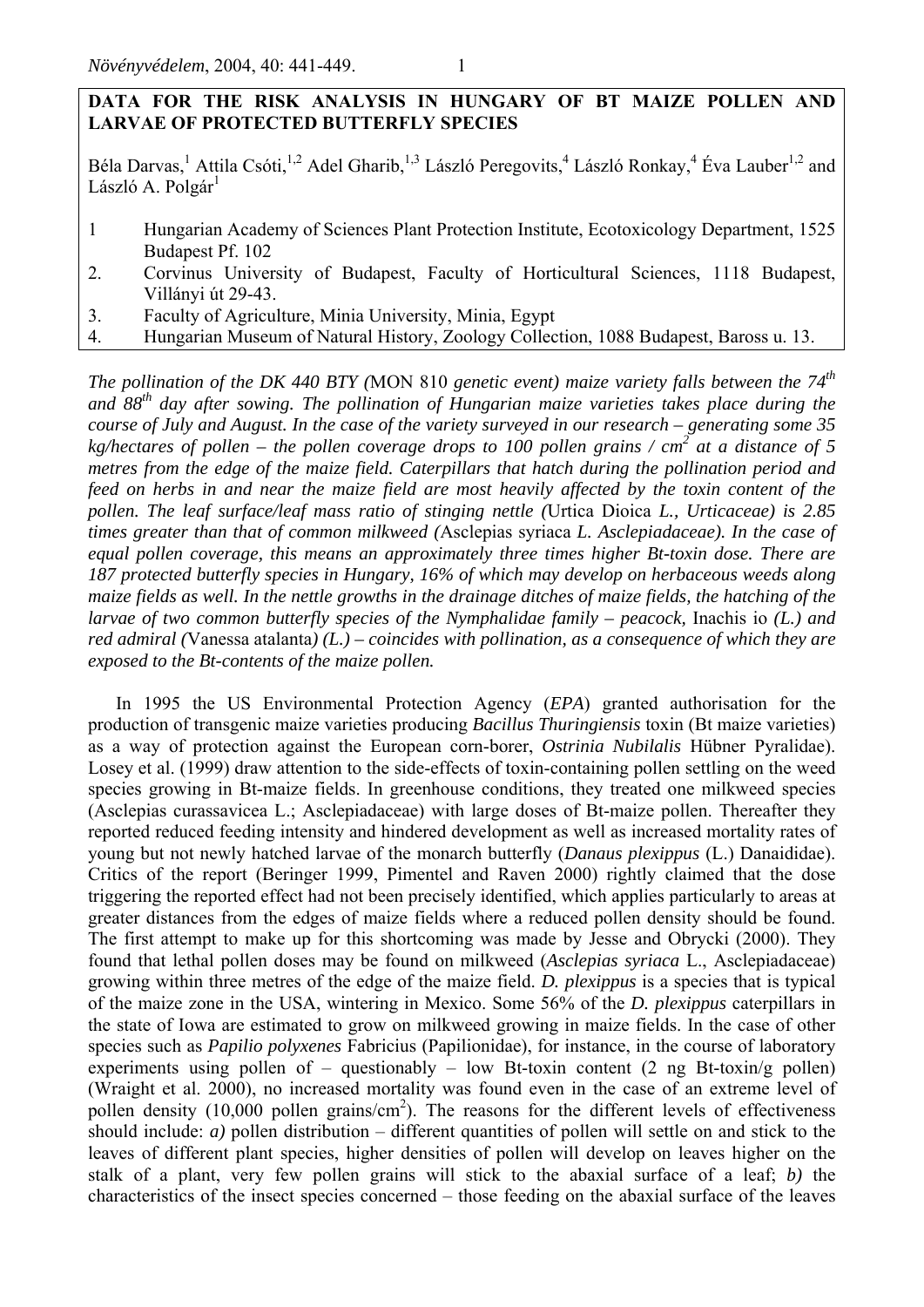after hatching will be protected to some extent; some species are known to be less sensitive to Bttoxin; *c)* the response of the population – resistance to Bt-toxin may develop after a longer period of exposure; *d)* and sensitiveness varying by age – newly hatched caterpillars will have a lower detoxification capacity since the allelochemicals contained in the food of caterpillars induce a growing variety of the iso-enzymes involved in detoxification (Darvas 1988).

All of the parts of Bt maize varieties generate shortened *Cry1Ab* toxin, and this toxin is Lepidoptera-specific, i.e. – unless otherwise proven – the caterpillars of all butterfly species are sensitive to the toxin, regardless of the toxin dose and the insect's stage of development. The experiments carried out on *D. plexippus* serve as a model for the national risk analyses proposed by the UN on the basis of the Convention on Biological Diversity (Darvas 2001). As the protected and endangered species that are treated as especially important from the aspect of biodiversity vary substantially between biogeographic regions, it is not possible to form a single uniform judgment on such species.

The risk analysis of the butterfly larvae that are sensitive to Bt-maize pollen comprises four steps (Sears et al. 2001): *a)* identifying the danger; *b)* clarifying dose-effect relationships; *c)*  assessing the probability of the occurrence of the effective dose; *d)* describing, on the basis of the above, the risk to which the sensitive butterfly populations are exposed. In the following study, the authors attempt to find out which are the protected butterfly species living in the territory of Hungary whose caterpillars may consume lethal quantities of Bt-toxin containing maize pollen.

#### **Materials and methodology**

Our maize field was located, in 2001 and 2002, in a virgin grassland broken up for this purpose in 2000 in an area called *Julianna-major* in a valley between Nagykovácsi and Budapest. No agricultural chemicals were applied in the territory. In view of the large number of samples to be taken, the number of plants was set at 75,000 per hectare. In order to monitor the growth of the maize, the weight of four times 10 plants of the variety of DK 440 BTY (Monsanto-DeKalb variety; referred to as YieldGard, MaisGard in the world market) was measured once a week during the period between sowing and harvesting. To establish the pollen output, the flowers of 10 maize plants were calculated, and then the weight of the pollen falling out of 10 pollen sacks was measured in 10 repetitions. To assess the vertical distribution of maize pollen, the number of pollen grains was counted on four plants, under a binocular microscope, on each of the leaf levels, in 20 fields of vision on different areas of each leaf. No plant releasing pollen that could be mistaken for the large yellow maize pollen globes was found in the area concerned. The measurements were repeated using ten measuring plates of the size of the normal object plate (75 x 25 mm) that had black, lacquered surfaces treated with silica oil and had been fixed on the surface of the maize leaves using paper clippers. The Bt-pollen source (a plot of 9 x 18 metres) was bordered by three lines with the tassels removed, in accordance with the research release permit for *Julianna-major*. To establish the horizontal distribution of maize pollen, the measurements were taken between 27 July and 6 August 2001. Measuring sheets were placed to establish the wind direction, on the last but one row with tassels, along with the fifth leaf level of the first and the third rows, in a radial direction, at eight spots near the pollen source. In the circle segment corresponding to the annual dominant wind direction (in the direction of the valley from Nagykovácsi towards Budapest), measuring sheets were set up at appropriate distances on 8 stakes of 120 cm height, at 1, 5, 10, 20, 50, 100 and 200 metres. No maize was produced in the valley, which is protected by surrounding valleys.

In order to establish the most typical weed species thriving in maize fields in Hungary, surveys were carried out in a dozen maize fields, selected at random, in the most important maize growing regions of Hungary (Fejér, Komárom, Veszprém, Bács-Kiskun, Szolnok and Hajdú-Bihar counties) at the time of maize pollination in the first week of August 2003. In three-metre strips along the edges of the fields and within the fields (at 1, 7 and 50 metres from the outside row), a list of weed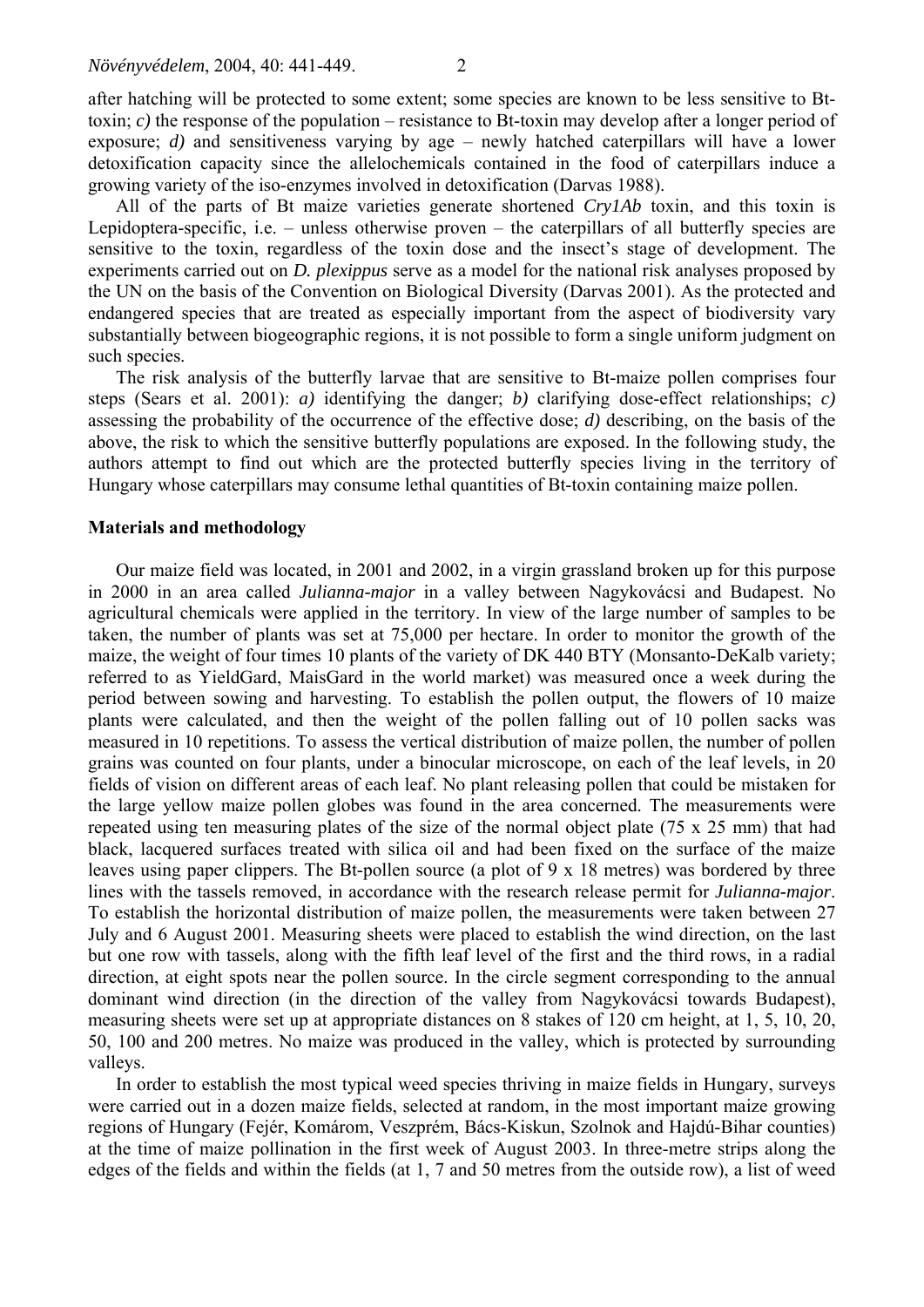species was put together and the coverage by each species (as a percentage of the total surface) was also estimated.

In assessing the leaf mass to leaf surface ratios of maize and some weed species in 2002, we aimed to establish the ratios of the Bt-toxin doses that may be calculated on the basis of the pollen numbers settling on the plants present in the vicinity of Bt-maize to one another in the field in Julianna-major. To establish such a ratio, we measured the mass and surface of 10-20 leaves per species (Model Li-3000; Li-Cor Inc, USA). All suitable data were analysed using the STATISZTIKA program package.

For the analysis of the modes of life of the various protected butterfly species in Hungary, we were looking for corresponding patterns using data collected from collection data held by the Hungarian Museum of Natural Sciences and from the assessment of reports in technical literature (Lampert, 1907, Ronkay 1997) in space (looking for butterfly species feeding on weed species occurring typically in maize fields) and in time (looking for caterpillars hatching during the pollination of maize).

### **Results**

### *The phenology of DK 440 BTY maize*

In 2001 pollination started on the  $74<sup>th</sup>$  day after sowing, and even on the  $88<sup>th</sup>$  day pollen was being carried around by wind on the top leaves. There was no rain on these days, which would otherwise almost immediately wash pollen into the funnel that the leaves form around the stalks. On the  $81<sup>st</sup>$  day after sowing, the pollen sacks were about 60% open. Pollination is a protracted process in wet weather, but it is quickly completed when the weather is dry. The maize we studied shed its pollen – as an average of the two years of the survey – in the second half of July. After the generative phase the plants – simultaneously with the ripening of the produce – lose some of their weight (Figure 1). According to our calculations, pollination of the maize varieties produced in Hungary takes place between early July and mid-August.

Figure 1. The development of the weight of DK 440 BTY maize (g)

**Distribution** Standard error Average

#### *The pollen output of DK 440 BTY maize*

The DK 440 BTY variety produces 34-37 kg/ha dry pollen  $(4.07 \pm 0.66$  mg dry pollen/10 pollen sacks;  $403 \pm 108$  flowers/tassel; approx. 1209 pollen sacks/tassel; approx. 492 mg dry pollen per plant; 70-75,000 plants per hectare), most of which remain on the hairy maize leaves. Accordingly, the Bt-maize covered by the survey is one of the maize varieties of relatively modest  $-35$  kg/ha – pollen production.

## *Vertical distribution of maize pollen*

Owing to the substantial degree to which the leaves have closed, only a small quantity of pollen  $(29 \pm 21 \text{ pollen/cm}^2)$  can, in the case of silage-maize density, be found on the bottom four leaf levels, which are still green at the end of July (with 1-2 yellow and 3-4 brown, dead leaves). A substantial accumulation of pollen was observed (e.g.,  $641 \pm 79$  pollen/cm<sup>2</sup>) on the leaf levels containing female flowers  $(5<sup>th</sup>-7<sup>th</sup>$  leaf from bottom). The maximum pollen density is originally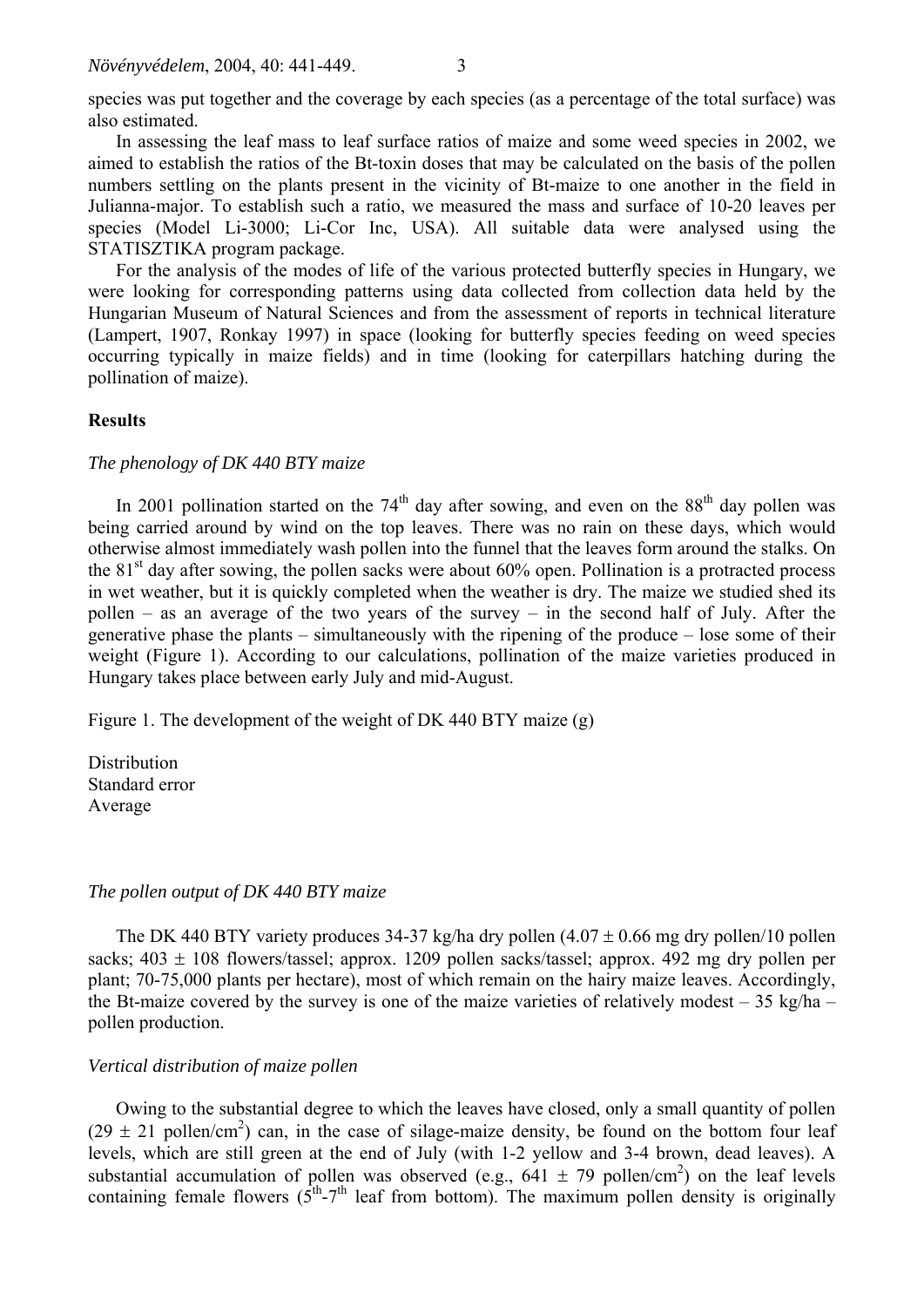found on the top two leaves ( $9<sup>th</sup>$  and  $10<sup>th</sup>$  leaves), exceeding 1200 pollen/cm<sup>2</sup>, but this is swept down to lower-level leaves by the wind (Figure 2). The difference between the results measured on the maize leaves (whose minute leaf hairs offer an ideal surface for pollen to settle on and stick to) and the sheets treated with silica oil resulted from the fact that no pollen is moved by the wind from the latter surface.

Figure 2. Distribution of maize pollen on maize leaves from bottom to top (pollen/cm<sup>2</sup>)

On maize leaves On sheets with silica oil

## *Horizontal distribution of maize pollen*

The average density of maize pollen on the level of the lowest female flower dropped from 300 to 50 pollen grains/cm<sup>2</sup> in the row on the edge of the field that is the third one from the first external row whose tassels had not been removed, showing adequate effectiveness of such a border of rows of maize with tassels removed (see Figure 3). The quantity of pollen settled in the first 25 metres dropped substantially. The relatively large globules of maize pollen do not easily float in the air. The maximum pollen density was calculated from the results of the radially positioned measurements where the coverage was six times the average in the dominant wind direction. Even on the catching sheets placed at 200 metres, a 1 pollen/ $cm<sup>2</sup>$  density was found. According to our calculation, on the foliage of weeds along the field edge in the case of Bt-maize producing 35 kg pollen per hectare the density of pollen dropped to below the 100 pollen grains/ $\text{cm}^2$  – the level that is critical for the young caterpillars according to the surveys carried out in the USA (Bt176 event maize pollen – milkweed – *Danaus* larvae) – at a distance of 5 metres from the first line of the field on an average. This can be prevented by a border of three rows of maize with tassels removed (Figure 4) in the dominant wind direction; however, critical border effect should be expected within a distance of 5-10 metres of the edge of the field.

Figure 3. Average change in the distribution of maize pollen on the  $5<sup>th</sup>$  leaf level from the ground

Pollen/cm<sup>2</sup> Bt-maize (five outside rows) Border with tassels removed (three rows)

## *The most typical weed species in Hungarian maize fields during maize pollination*

Only a single species in the otherwise very rich weed communities along maize fields was found to nurture caterpillars of protected butterfly species. Stinging nettle (*Urtica dioica* L. (Urticaceae)) was found in four of the ten fields in the survey, only along the edges of the fields, never inside the field. The habitat of stinging nettle extends on adobe soils from the edge of the wet drainage ditches to the edge of the field, with patches extending into wet hayfields (Figure 5). According to our surveys, this species displays the third largest coverage on field edges, which is explained by the fact that the ditch network is a characteristic feature of the domestic arable field structure.

## *Mass/surface ratios of maize and some weed species*

According to the mass/surface ratios of the weed species covered by the survey, three groups of weeds were established: In the case of *A. syriaca, Senecio jacobaea* L. (Asteraceae), *Cirsium arvense* (L.) Scop. (Asteraceae), *Taraxacum officinale* Webber ex. Wiggers (Asteraceae), the same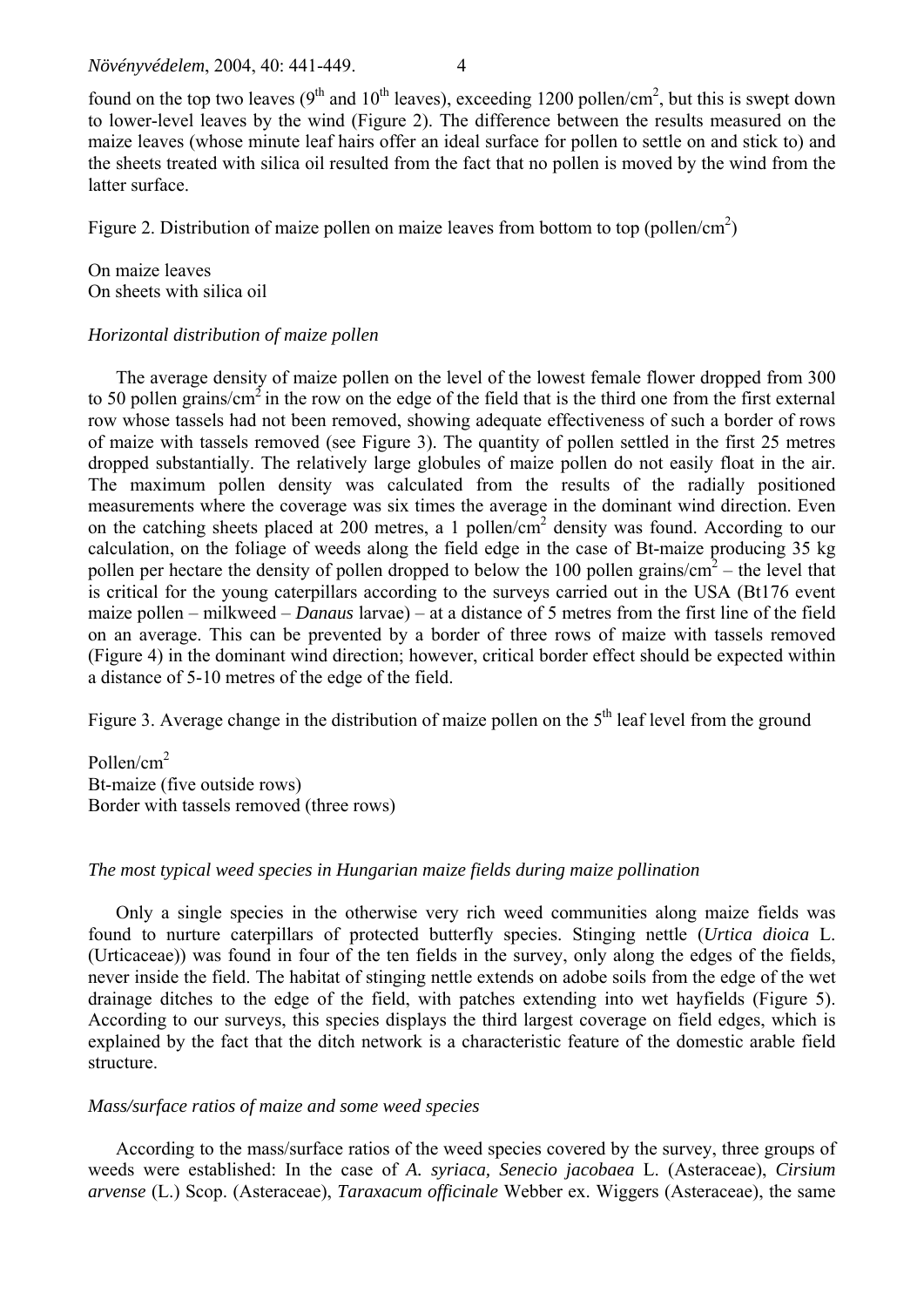leaf surface was accompanied by a larger mass than in the case of maize. On the other hand, the second group includes – in addition to maize – *Chondrilla juncea* L. (Asteraceae), *Picris hieracioides* L. (Asteraceae), *Daucus carota* subsp. *sativus* (Hoffm.) (Apiaceae), *Rubus* sp. (Rosaceae), *Setaria viridis* (L.) P.B. (Poaceae), and *Consolida regalis* S. F. Gray (Ranunculaceae). In contrast to both groups, the smallest leaf mass is linked to the leaf surface of stinging nettle (Figure 6). This means that in the case of equal maize pollen density the caterpillars feeding on stinging nettle consume about three (2.85) times as much Bt toxin as do others feeding on milkweed.

Figure 4. Horizontal distribution of maize pollen in the case of the three rows of maize stripped of tassels along the edge of the field at a height of 120 cm (values measured with and calculated without the three row border)

Border of three rows without tassels Bt border

# *Hatching of larvae of caterpillar species protected in Hungary and the pollen shedding of maize*

There are 187 protected caterpillar species in Hungary. Populations of thirty of them may be found along the edges of maize fields (Figure 7). Eight of them survive the winter in the caterpillar stage, nine of the remaining 22 species feed during maize pollination (Figure 8): *Chazara briseis* L. (Nymphalidae), *Colias chrysotheme* Esper (Pieridae), *Inachis io* L. (Nymphalidae), *Papilio machaon* L. (Papilionidae, *Periphanes delphinii* L. (Noctuidae), *Schinia cardui* Hübner (Noctuidae), *Schinia cognata* Freyer (Noctuidae), *Vanessa atalanta* L. (Nymphalidae), *Zygaena laeta* Hübner (Zygaenidae). Smooth foliage with a small surface area is not favourable for the deposition and adhesion of maize pollen, which is why we do not consider it likely that *P. machaon, P. delphinii, Z. laeta* and *C. chrysotheme* feeding on Apiaceae species such as *D. carota, C. regalis, Eryngium campestre* or on *Fabaceae* species (in this order) could consume a hazardous quantity of maize pollen. Other species not affected include *S. cardui* and *S. cognata*, which lived in the flowers of the host species *P. hieracioides, C. juncea* instead of their leaves. *V. atalanta* and *I. Io* caterpillars, however, feed on the leaves of *U. dioica*, which is characterised by a large and hairy surface that is highly suitable for the adhesion of pollen.

Figure 5. Average coverage of the major weed species in maize at pollination (%)

At 50 metres At 7 metres At 1 metre At the edge of the field

Figure 6. Mass/surface ratios of weed species in the *Julianna major* maize field

**Distribution** Standard error Average

Figure 7. Locations of development of the 187 protected butterfly species in Hungary

Caterpillars may feed on herbaceous weeds along field edges 16% 30 species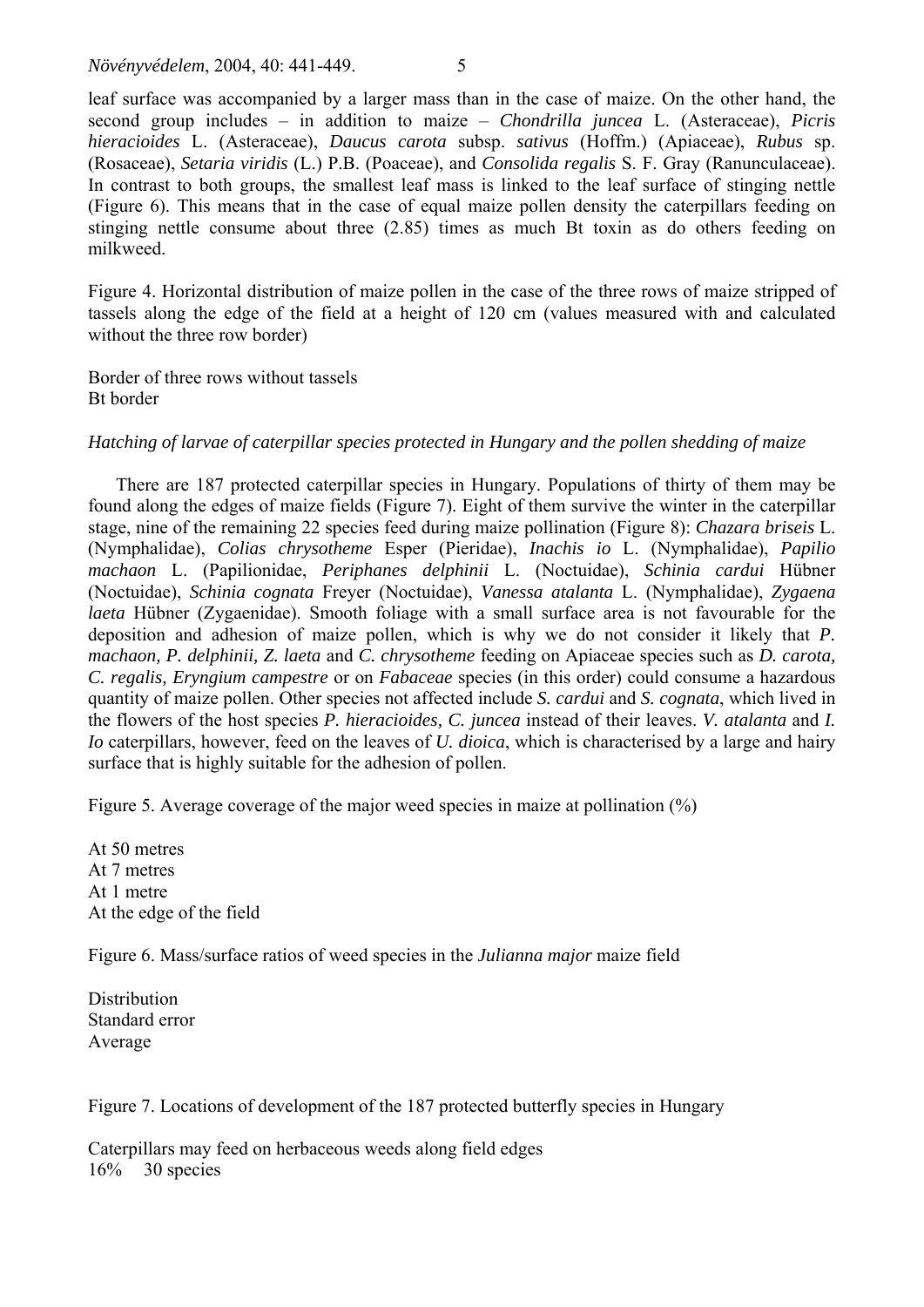Butterflies of unknown habitat and host plant 3%

Caterpillars feeding on woody plant species 34%

Caterpillars feeding on herbaceous plants but not along commercial crop on arable land 47%

## **Discussion**

Most maize varieties produce 20-120 kg/ha pollen. The pollen of Bt-maize varieties contains Cry1Ab toxin (40-1600-12360 ng/g dry pollen) depending on the genetic event and the preparation of the sample (Jesse and Obrycki 2000, *U.S. EPA – OPP* 2001, Darvas et al. 2003). We analysed the criteria of the interaction between this substantial quantity of toxin (0.8-192-1483 mg Cry1Ab toxin/ha) and butterfly caterpillars. With the permitted Dipel (*Bacillus thuringiensis* preparation) treatment, Bt toxin quantities smaller by several orders of magnitude than the quantities delivered by the Bt176 genetic event varieties were applied to the area. Bt-pollen appearing in the environment may result in a variety of conflicts.

As a genetic material carrying a new combination of traits, it endangers the genetic purity of nongenetically modified species in the environment. This may be particularly critical in the case of organic farming, producing local varieties. Traditional maize pollinated with Bt pollen will result in crops with Bt-toxin one third as often as transgenic varieties even in the first year (Darvas et al. 2002). In the case of maize, there is a great chance of producing variety hybrids within a few hundred metres. The manuals set the isolation distance at 500 metres, but maize pollen is known to be able to float to distances of several kilometres under very favourable environmental conditions (cloudy weather, high humidity, strong winds) during its 24 hour lifetime. As a matter of course, the chance of variety hybrid production drops exponentially with distance, and this is further reduced by competition for fertilisation with the pollen of other plants. The viability of the pollen is determined by UV radiation and dehydration. According to our assessments, the border rows of Bt maize with tassels removed provide a substantial protection against pollen spreading.

Figure 8. Length of larval stage of protected butterflies developing on weed species that also occur on field edges (the bold frame shows the period during which maize pollen may be shed)

## Months

The pollen of the varieties originating from the Bt176 event (e.g., Maximizer, owned by Novartis) contains 40-300 times as much Bt-toxin as does the DK 440 BTY variety originating from the MON 810 event. The pollen output of some varieties may be up to four times as much as the one we surveyed. This means that since the critical 5-10 metre border established for the DK 440 BTY variety may be many times larger, an extended risk analysis, including caterpillars of butterflies living in forest patches between the fields, may be required of variety owners in the case of the varieties of the Bt176 genetic event (Csóti et al. 2003). Rain plays an important role in the elimination of the effects of Bt-pollen. Even a light rain will wash off 50-90% of the pollen on the leaves (Pleasants et al. 2001).

Our experiment did not extend to the fact that loading the environment with sub-lethal doses of Bt-toxin facilitates the development of Bt-toxin resistance. This is helped by the fact that Bt-maize pollen contains only one type of Cry toxin that is not present in the bacterium preparations, which contain 4-8 types of toxin. The likelihood of developing resistance to four toxins is 300 times less than the likelihood of developing resistance to one toxin (Georghiou and Wirth 1997). This may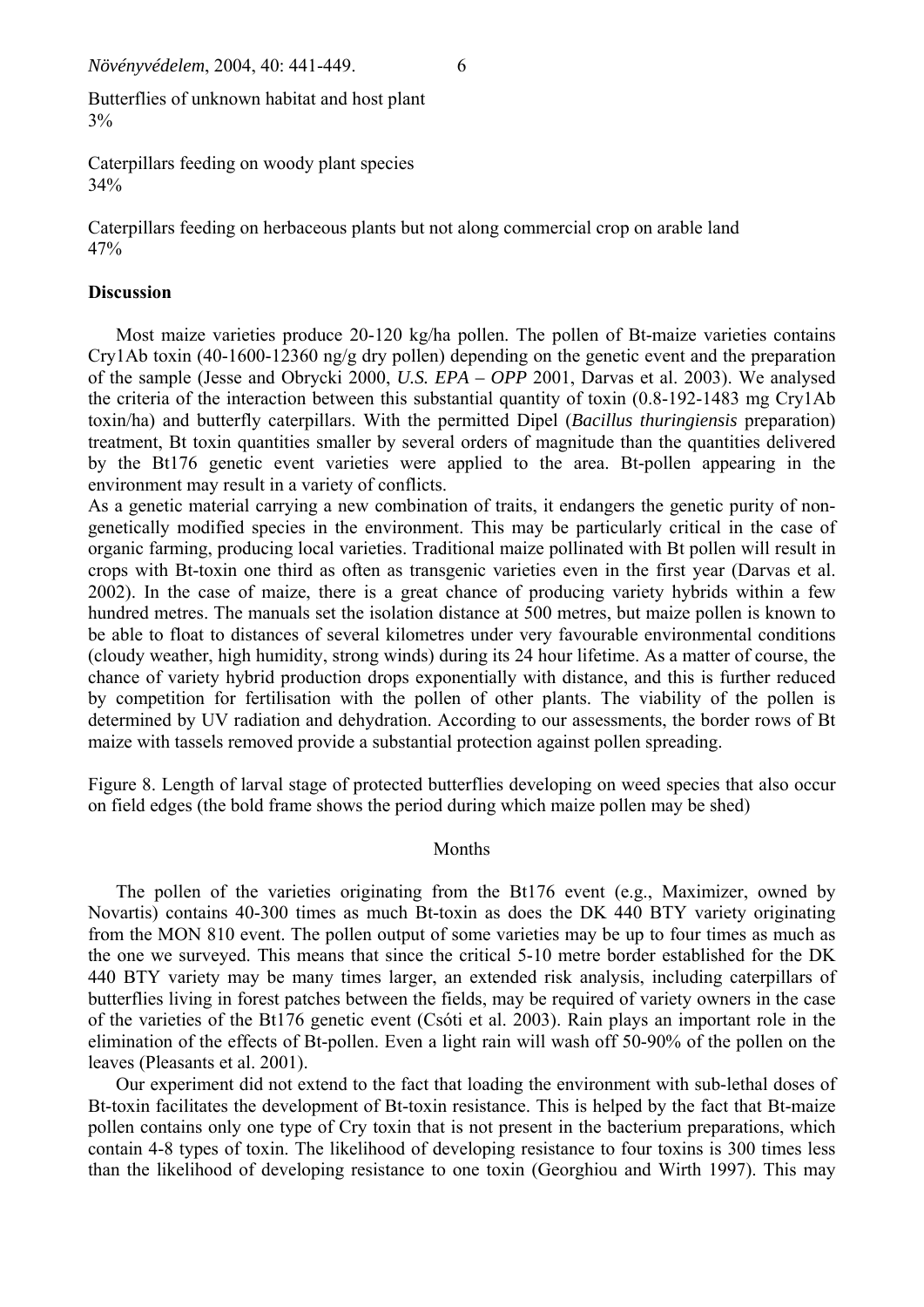entail the premature depletion of a very highly rated plant protecting product that plays a key role in crop protection in organic farming (Darvas et al. 1979, Darvas and Polgár 1998. Darvas 1999).

Our survey will be continued by an examination of the butterfly communities living on stinging nettle (Darvas et al. 2003). It should be noted in advance that the stage L1 butterfly larvae hatching from the eggs are 12-23 times more susceptible than those of older stages (Hellmich et al. 2001).

### **Acknowledgements**

Our experiments were subsidised by grants from the Ministry of Education (BIO-00042/2000) and of the Ministry of Environment Protection and Water Management (K-36-01-00017/2002). We owe a particular debt of gratitude to *Ede Petró* for the idea of pollen measurement using silica oil that is used in assessing spray distributions.

# **BIBLIOGRAPHY**

**Beringer, J. E.** (1999): Cautionary tale on safety of GM crops. Nature, 399:405.

- **Csóti A., Peregovits L., Ronkay L. and Darvas B.** (2003): Adatok a Bt-kukoricapollen-érzékeny lepkelárvák rizikóanalíziséhez. Növényvédelmi Tudományos Napok Abs. 44.
- **Darvas B.** (1988): A citokróm P-450 izoenzimek indukciója, szerveződése, funkciói és gátlásuk következményei rovarokban. Növényvédelem, 24: 341-351.
- **Darvas B.** (1999): 2.2.2. Baktériumok (*Bacillus thuringiensis* Berliner). 83-91. In: Polgár A. L. (ed.) A biológiai növényvédelem és helyzete Magyarországon 1999. OMFB, Budapest.
- **Darvas B.** (2001): Genetikailag módosított élőszervezetek kezelése, transzportja, csomagolása és jelölése (Párizs; 2001. június 13-15). Növényvédelem, 37: 467-470.
- **Darvas, B and Polgár, L. A.** (1998): Chapter 13. Novel type insecticides: specificity and effects on non-target organisms. 188-259. In: Ishaaya, I. & Degheele, D. (eds.) Insecticides with Novel Modes of Action, Mechanism and Application. Springer-Verlag, Berlin.
- **Darvas B., Seprős I and Szántó J.** (1979): Környezetkímélő növényvédelmi eljárások rovarok és atkák ellen. I. Biológiai védekezés: entomopatogén baktériumok, entomofág állatok. Agroinform, Budapest, Téma-tanulmány I-53.
- **Darvas B., Gharib, A., Csóti A., Székács A., Vajdics Gy., Peregovits L., Ronkay L. and Polgár, A. L.** (2002): A Yieldgard genetikailag módosított kukorica pollenjéről. Növényvédelmi Tudományos Napok Abs. 31.
- **Darvas B., Kincses J., Vajdics Gy., Polgár A. L., Juracsek J., Ernst A. and Székács A.**(2003): A DK-440-BTY (YieldGard) Bt-kukorica pollenjének hatása a nappali pávaszem-, Inachis io lárvákra (nymphalidae). Növényvédelmi Tudományos Napok Abs. 45.
- Georghiou, G. P. and Wirth, M. C. (1997): Influence of exposure to single versus multiple toxins of *Bacillus thuringiensis* subsp. *israelensis* on development of resistance in the mosquito *Culex quinquefasciatus* (Diptera, Culicidae). Appl & Environ. Microbiol. 63: 1095-1101.
- **Hellmich, R. L., Siegfried, B. D., Sears, M. K., Stanley-Horn, D. E., Daniels, M. J., Mattila H. R., Spencer, T., Bidne, K. G. and Lewis, L. C** (2 Monarch larvae sensitivity to Bacillus thuringiensis-purified proteins and pollen. Proc. Natl. Sci., 98:11 925-11 930
- **Jesse, L. C. H. and Obrycki, J. J.** (2000): Field deposition of transgenic corn pollen: lethal effects on monarch butterfly. Oecologia, 125:241-248.
- **Lampert, K.** (1907): Die Groaschmetterlinge und Rat Mitteleuropas mit Besonderer Berücksichtigung der biologischen Verhältnisse. Verlag von J. Schreiber in Esslingen und München.
- Losey, J. E., Rayor, L. S. and Carter, M. E. (19..) Transgenic pollen harms monarch larvae. Nat 399: 214.
- **Pimentel, D.S. and Raven, P. H.** (2000) Bt corn pollen impacts on nontarget Lepidoptera: assessment of effects in nature. Proc. Natl. Acad. Sci., 8198-8199.